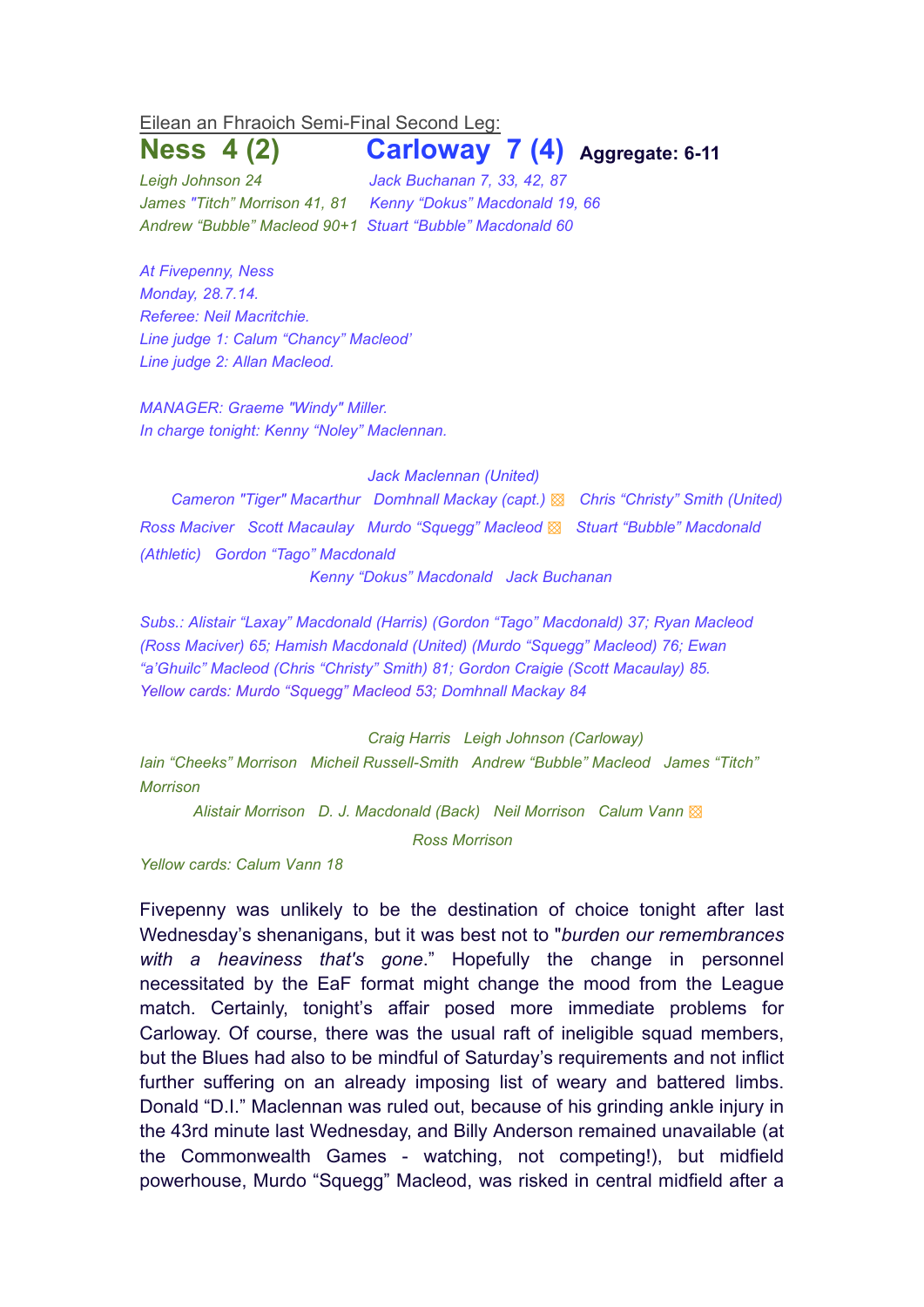2-game absence, and emerging star, Ross Maciver, carried the flag on his right. Veteran returnee, Chris "Christy" Smith deputized for "D.I." and squad captain, Domhnall Mackay, sank back between Cameron "Tiger" Macarthur and "Christy".

Surprisingly, fans' favourite and much-missed attacking midfielder/striker, Scott Macaulay, was back on holiday on the island, and dubbined his boots for tonight's game. Fortunately, na Gormaich's usual two guests were also available: Jack Maclennan of United in goal and Athletic's Stuart "Bubble" Macdonald, now returned from holiday, completed the midfield, with Gordon "Tago" Macdonald on his left. In addition, Harris's versatile Alistair "Laxay" Macdonald made his début on the bench, beside the ageless Van Der Sar/Miloslav Klöse figure of Gordon Craigie, and young-bloods, Ewan "a'Ghuilc", Ryan Macleod, and Hamish Macdonald.

The average age of the Carloway squad was unknown, although Craigie probably took the average to 40+. Youth was not confined to na Gormaich, of course. The Ness starting line-up included Ross Morrison between the sticks in place of Senior Citizen, Donald "Sweeney" Macsween: Calum Vann and Alistair Morrison at full-back, and a midfield including *animateur*, Micheil Russell-Smith, James "Titch" Morrison, and ace *trequartista*, Andrew "Bubble" Macleod. Na Gormaich's own danger man, Leigh Johnson, was at right attack and Josh Harris made the Niseach bench. No doubt, the Carloway support would have preferred them both to be wearing blue tonight.

The Costa Brava conditions did not continue from last Wednesday but it was still an attractive, sunny evening on a newly-cut Fivepenny - wind-less too, fortunately. Two goals had to be reined in, so Ness opened briskly and almost got one back immediately. Before "Christy" and "Tago" had even staked out the Carloway left, an early Niseach break on the right saw "Titch", in a forward position, supply "Bubble" behind him on the edge of the box. The midfielder, on Maclennan's left, instinctively whirled round and snapped in a shot, low to the far corner, but Jack Maclennan reacted magnificently to push the ball past his right-hand post with what might have been his first touch.

In 7 minutes, however, an appearance in the Final moved further out of the Niseachs' grasp when a Mackay long ball was met by Macaulay in the centre, just inside the Ness half, to nod on backwards over the head of Neil Morrison and to the defender's left. Buchanan was on it in a flash, zoomed leftwards into the Niseach box, and as Ross Morrison rushed out to block, coolly stroked the ball home to his right from 16 metres (**0-1**).

Ness almost replied immediately when Russell-Smith won the ball on the left of the centre-line, then sent a perfect cross-field ball to the racing Johnson, to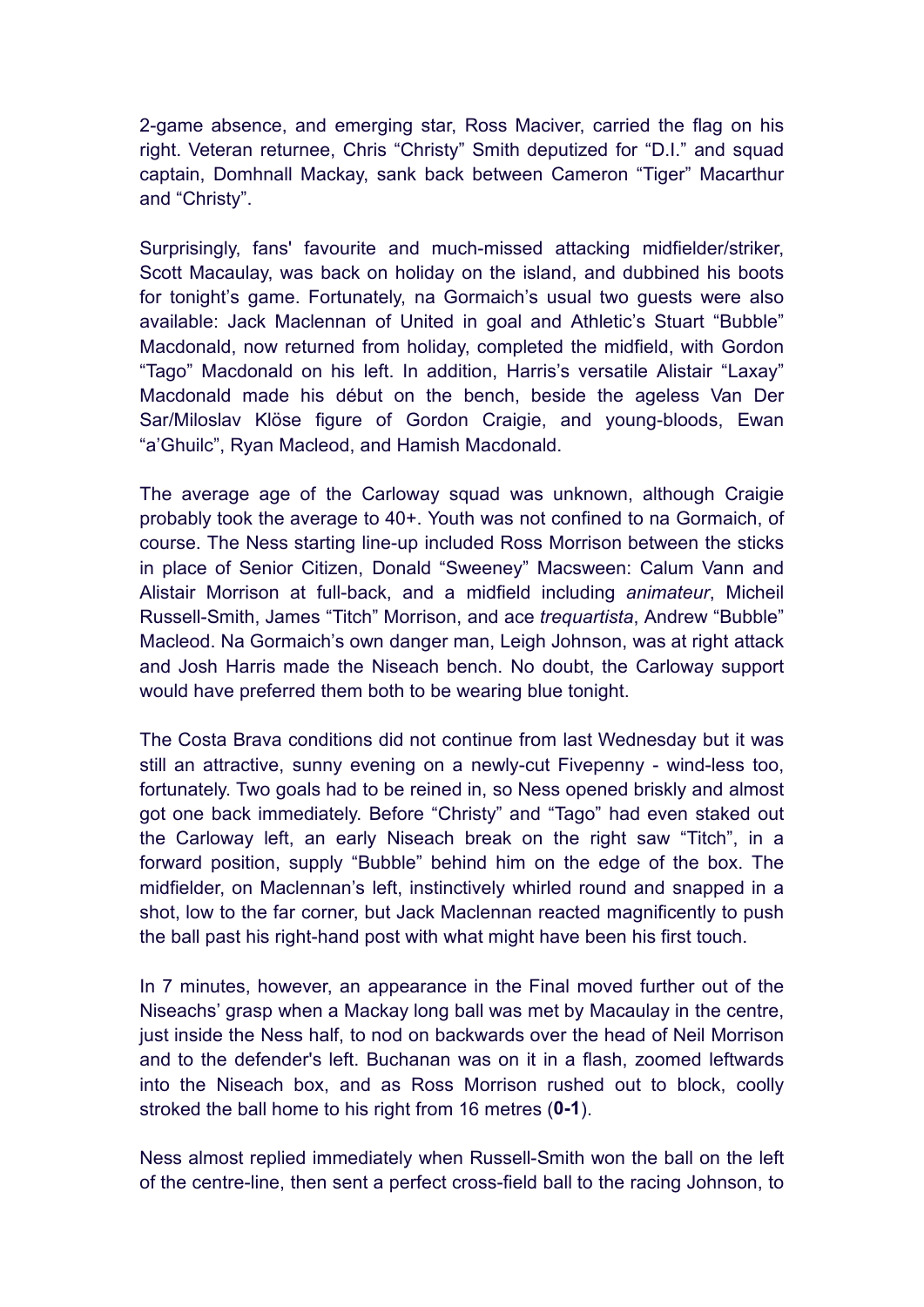flick on inwards to "Bubble", breaking into the box in the centre, but the pace and spin on the ball carried it a metre out of his reach to the arriving keeper. Nevertheless, the goal-fest was soon to begin.

The Niseach right midfield were finding it hard to close down Macaulay, and in 18 minutes his weight and power in the centre once more allowed him to shield, then supply Buchanan breaking forward on the left between back and stopper. A Calum Vann shove stopped his progress. Up stepped "Dokus" and from the identical position he scored the winner last Wednesday, he lifted a beauty over the wall and high into the net past Morrison's despairing left hand (**0-2**).

Ness soon showed they could do spectacular as well. A Calum Vann/Russell-Smith/"Titch" move led to the ball being lifted on wide of "Christy" on the right for the breaking Johnson. He carried the ball just inside the box, then from the acutest of angles, unexpectedly unleashed a thunderbolt that almost broke the underside of the Carloway bar before pinballing around in the back of the net. What a strike! (**1-2**).

Moments later, Ness once more poured forward and a cross-field passing movement allowed Harris to cut in from the left, to drive from 20 metres, but Maclennan held safely. Moments later Ali Morrison progressed on the left, to cross from just inside the Carloway half to the front of the box, where it was brought down expertly by "Titch", but he couldn't control his shot properly and it bounced harmlessly to Maclennan.

Soon, however, the skies once more darkened over Ness and, again, it was the dream-team that delivered, Stuart "Bubble" winning the ball in his own half, then playing it forward to Macaulay, who immediately sent the most perfect of de Boer's to the left over a covering defender for the breaking Buchanan to take off like a Shanghai maglev diagonally into the box, wait for Morrison to commit, then chip the ball past his left hand this time (**1-3**).

A lull in the pace ensued: Carloway happy to hold; Ness disheartened, then suddenly another life-line arrived for the Greens in 41 minutes. As the Blues retreated, "Bubble" shielded the ball backward inside the centre of the Carloway half, before playing back to Calum Vann, who switched it right to Johnson and he immediately found "D.J.", breaking down the right in front of him. He made 10 metres from the bye-line, before squaring a low, hard cross, which "Titch" anticipated brilliantly to run to meet, leaving the back-line behind and ramming the ball into the top of the net (**2-3**).

Straight from the kick-off na Gormaich replied, when "Christy" won the ball on the left centre-line and Macaulay seized on the ball breaking forward to send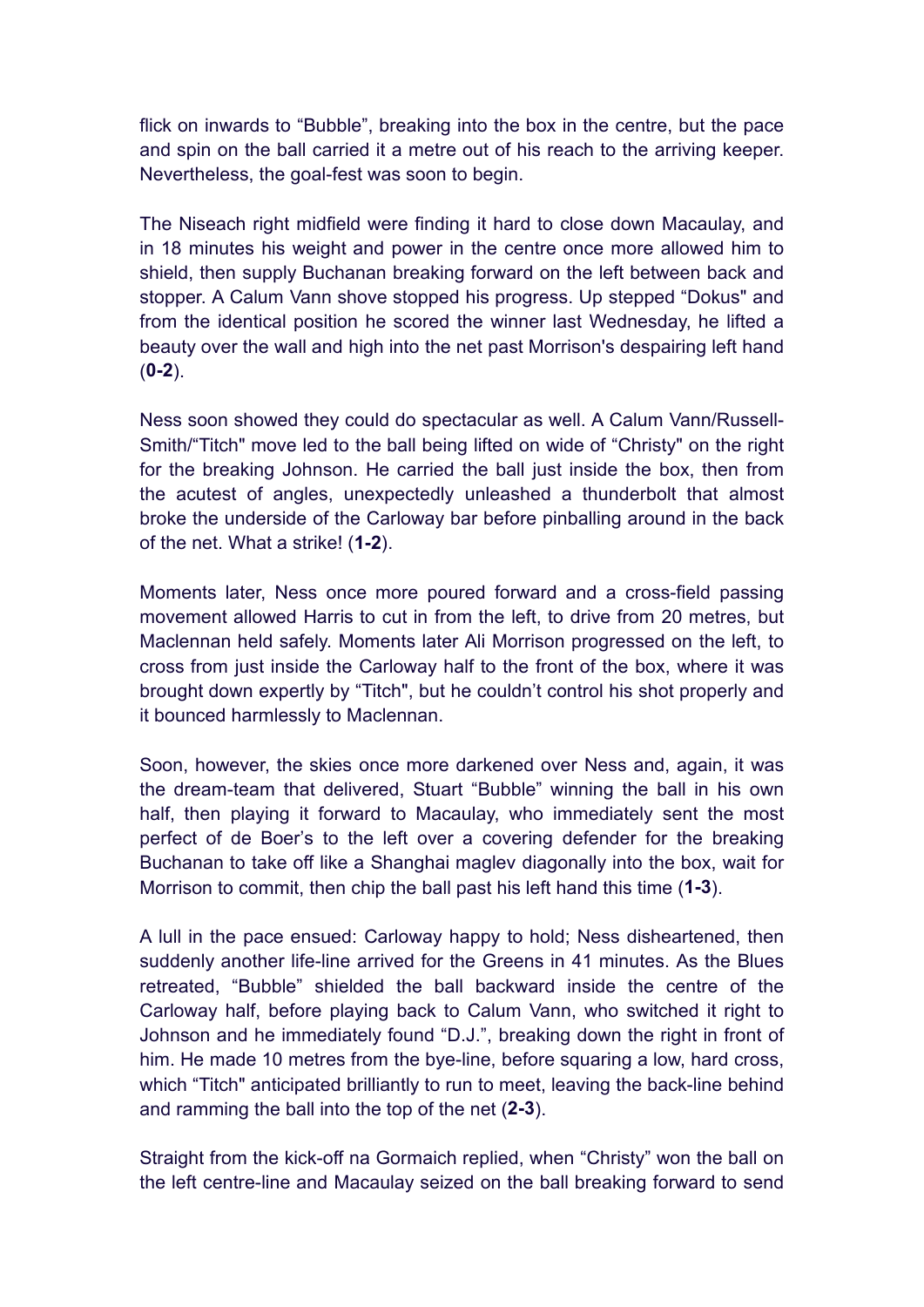a golden Charlie Gallagher diagonally across the retreating back-line for Jack Flash to ghost beyond them, and as the unfortunate Morrison approached, bulleted the ball home from 16 metres, high to his right (**2-4**).

The excitement wasn't quite over, however, as right on the whistle an Andrew "Bubble" free-kick on the edge of the box pranged off the top of the bar and down, was headed out, and another free-kick awarded, but this time "Bubble" hit the wall, and a shot from the rebound was safely held by the keeper under his bar.

## **Half-time: Ness 2 Carloway 4**

Not quite the first-half most of the travelling fans had expected but who could have predicted the electric symbiosis between Scott Macaulay and Jack Buchanan: the inch-perfect supplier and the ice-cool finisher? Fraser Macleod once said that his goal chances, and hence his goal-rate, declined rapidly once Scott Macaulay had headed south; maybe, Jack - and quite a few others - would agree with this sentiment. Certainly the Niseach back-line would have been happy to pay Macaulay's fare back to Crieff, provided he were to leave at half-time - and take Buchanan with him!

Coming forward, Ness had been every bit as combative and inventive as Carloway, but in the final third of the field nowhere near as deadly. The opening pace in the second half was less hectic, no doubt a reflection on the aggregate score. In 53 minutes Macaulay supplied "Laxay" on the right but his attempted cross was blocked for a corner, from which "Dokus" delivered high towards the far post, but Stuart "Bubble's" header was safely held by Morrison.

Suddenly the keeper had a double-chance to shine. In 58 minutes "Squegg" controlled a difficult, bouncing clearance just inside the left of the Carloway half, before freeing the unmarked "Bubble" down the left and into the Ness box. Unexpectedly, he checked square inwards, then slipped the ball to Buchanan to his right, but Morrison read his stab excellently, to make an excellent block to his right. A minute later it was "Dokus's" turn to come through the middle, then send Buchanan wide on the right into the Niseach box, but again the young keeper reacted well to get his left foot to Buchanan's instant right-footer and deflect it high over his own bar.

However, he could do nothing on the hour, when a Maciver challenge on the left centre line rebounded high forward for Macaulay and "Bubble" to break behind the line. The Aths' man carried it into the box, then flighted the neatest of lob-shots over Morrison and into his top-left corner (**2-5**).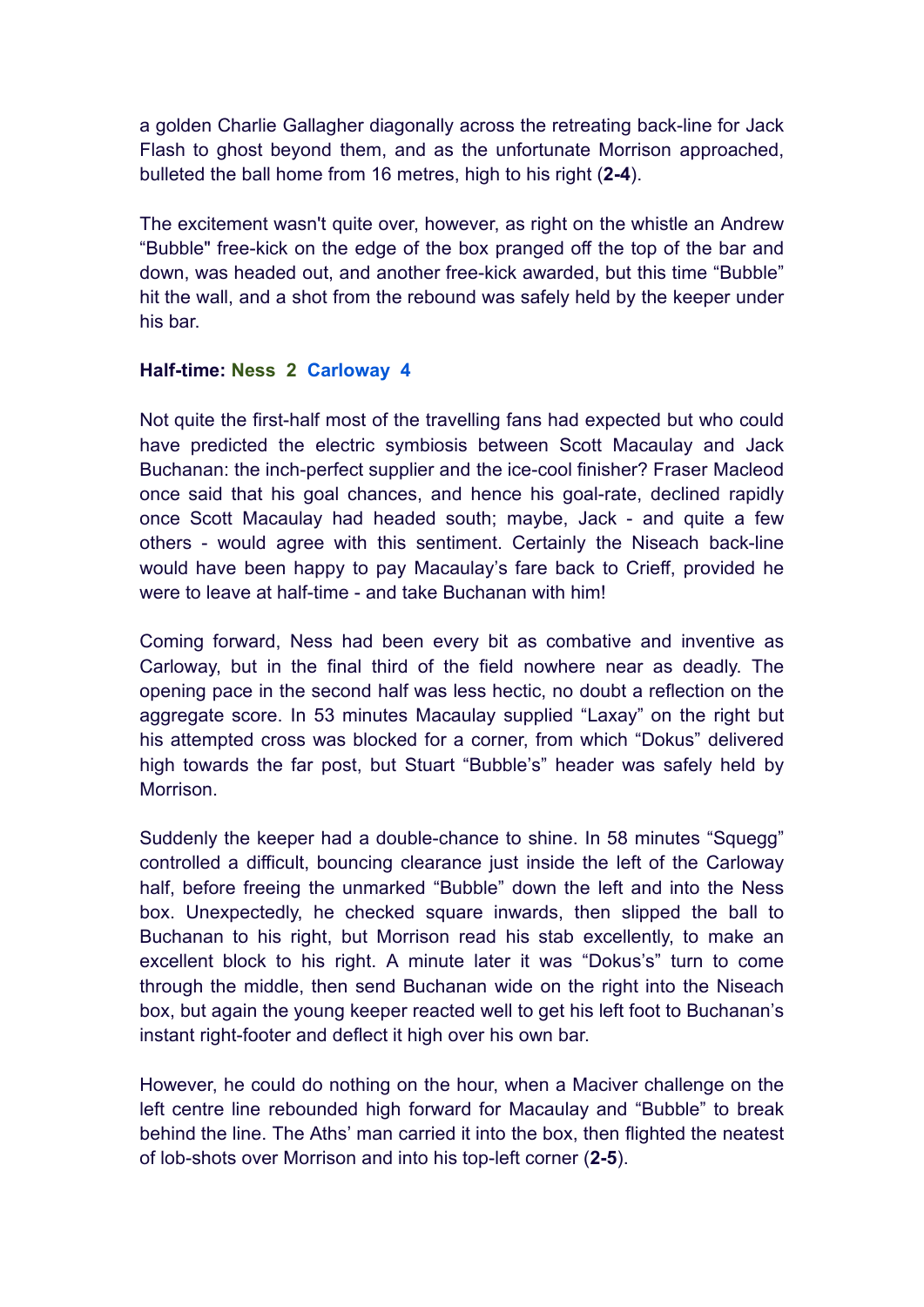Six minutes later, the awakened Carloway concluded their purple period, with, arguably, the goal of the night. "Bubble" did a fair impression of Thierry Henry, twisting and turning through the centre past three defenders, before supplying "Dokus", who lifted a high ball rightwards and forwards for the racing Buchanan to move down the right, then inwards across two defenders and into the box. A trademark check wrong-footed the defenders, and he whistled outwards diagonally round the line towards the corner flag. He reached 10 metres from the goal-line before sending in a vicious low, squared cross which allowed "Dokus" to reprise "Titch's" class act of the first half as he rushed in to meet it directly in front of Morrison and thwack it first-time into the roof of the net (**2-6**).

So far as the Blues were concerned now, it was a case of "*Job done*", and every available substitute was used in the latter half of the second half, but reputation drove the Niseachs on. In 69 minutes a Harris free-kick, 22 metres out on the left, was reverse-headed back across goal, but Calum Vann's effort from 18 metres ended up in the ozone layer.

They were rewarded in 81 minutes when a long forward ball from Calum Vann, on the right touch-line in the centre, found "Titch" exploding into the box behind Mackay and "Laxay" to nod downwards and past the charging keeper's left, then flick the ball home as it raced past Maclennan's left-hand post (**3-6**).

Moments later, an incredible melée in the Blues' box began with "Bubble", 10 metres out by Carloway's left-hand post, twisting round to shoot. Mackay blocked; Maclennan pushed away another "Bubble" shot from the rebound; the ball broke rightwards, ricocheting back and forth, before Carloway managed to break out in numbers, at speed down the right, through Stuart "Bubble". He wall-passed to "Dokus" before running the length of the field, eventually cutting into the Ness box to beat the approaching keeper to his right, but Neil Morrison got back in time to block the ball high to the left of his bar.

However, the agony wasn't quite over for the Niseachs. In 87 minutes, after a Johnson attempt from the edge of the box was beaten out by Maclennan, the ball was rapidly switched right, where "Laxay", midway within his own half, sent a long, straight ball forward. "Titch", on the centre line, got his head to it but only succeeded in knocking it backwards over Neil Morrison, to allow Buchanan to race in behind him and into the right of the box. The hapless Morrison once more rushed out, but before he could compose himself, the striker had already sent the ball whizzing past him, low to his left (**3-7**).

There was a final moment of instinctive artistry to come. In added-on time, a